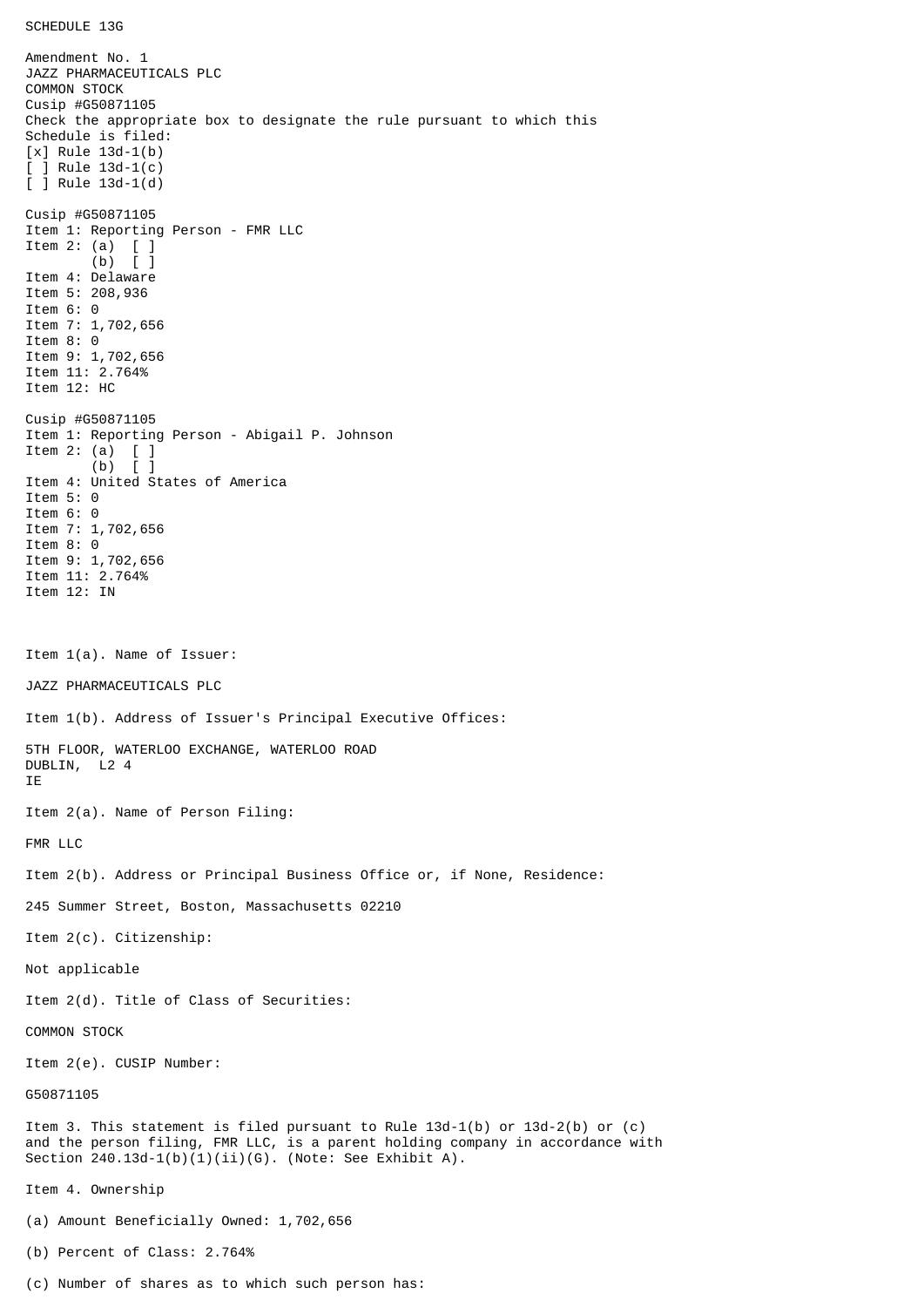- (i) sole power to vote or to direct the vote: 208,936
- (ii) shared power to vote or to direct the vote: 0
- (iii) sole power to dispose or to direct the disposition of: 1,702,656
- (iv) shared power to dispose or to direct the disposition of: 0

Item 5. Ownership of Five Percent or Less of a Class.

If this statement is being filed to report the fact that as of the date hereof, the reporting person has ceased to be the beneficial owner of more than five percent of the class of securities, check the following (X).

Item 6. Ownership of More than Five Percent on Behalf of Another Person.

One or more other persons are known to have the right to receive or the power to direct the receipt of dividends from, or the proceeds from the sale of, the COMMON STOCK of JAZZ PHARMACEUTICALS PLC. No one other person's interest in the COMMON STOCK of JAZZ PHARMACEUTICALS PLC is more than five percent of the total outstanding COMMON STOCK.

Item 7. Identification and Classification of the Subsidiary Which Acquired the Security Being Reported on By the Parent Holding Company.

See attached Exhibit A.

Item 8. Identification and Classification of Members of the Group.

Not applicable.

Item 9. Notice of Dissolution of Group.

Not applicable.

Item 10. Certifications.

By signing below I certify that, to the best of my knowledge and belief, the securities referred to above were acquired and are held in the ordinary course of business and were not acquired and are not held for the purpose of or with the effect of changing or influencing the control of the issuer of the securities and were not acquired and are not held in connection with or as a participant in any transaction having that purpose or effect.

## Signature

After reasonable inquiry and to the best of my knowledge and belief, I certify that the information set forth in this statement is true, complete and correct.

February 8, 2022 Date

/s/ Kevin M. Meagher Signature

Kevin M. Meagher Duly authorized under Power of Attorney effective as of September 28, 2018, by and on behalf of FMR LLC and its direct and indirect subsidiaries\*

\* This power of attorney is incorporated herein by reference to Exhibit 24 to the Schedule 13G filed by FMR LLC on October 9, 2018, accession number: 0000315066-18-002414.

Exhibit A

Pursuant to the instructions in Item 7 of Schedule 13G, the following table lists the identity and Item 3 classification, if applicable, of each relevant entity that beneficially owns shares of the security class being reported on this Schedule 13G.

Entity ITEM 3 Classification

Crosby Advisors LLC N/A FIAM LLC IA Fidelity Management & Research Company LLC IA